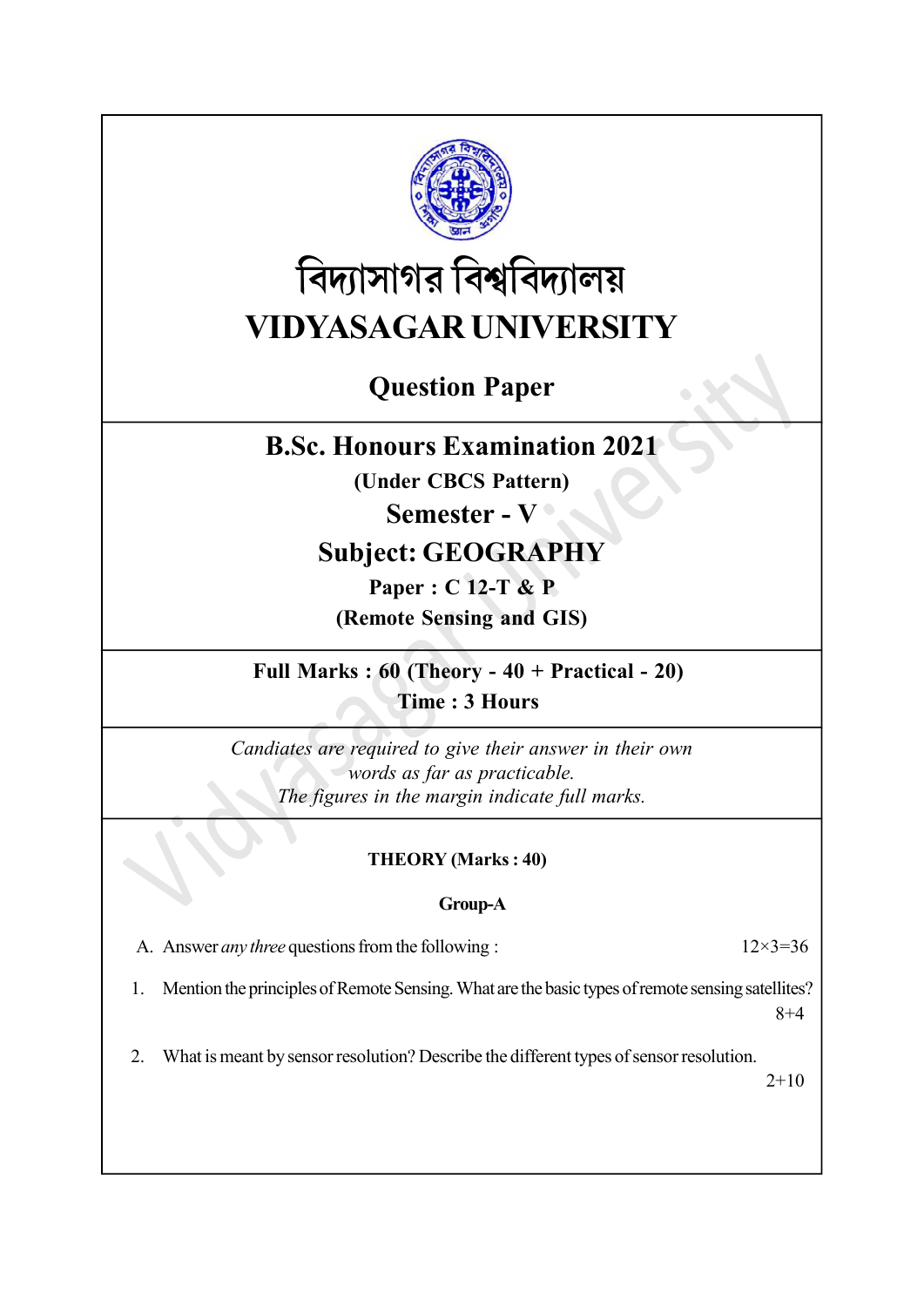- 3. Discuss the keys relating to visual interpretation of a satellite imagery. What are the sequential steps to be followed to prepare a LULC map from a satellite imagery in a software platform?  $9 + 3$
- 4. What is GPS triangulation? Discuss the principle of GPS triangulation for determining position on Earth Surface using a GPS receiver. 2+10
- 5. What are the advantage of radar imaging over optical instruments for earth observation? Briefly mention the applications of EOS-1 Satellite launched by ISRO on November 7, 2020.

20

6. Discuss the need of geometric transformation, sliver removal, edge matching and map projection transformation?

#### Group-B

- B. Answer *any two* questions from the following :  $2 \times 2 = 4$
- 1. Define topology.
- 2. What is data manipulation?
- 3. Differentiate non-spatial types of data from spatial types.
- 4. What are the four major criteria to assess the performance of GNSS?

#### PRACTICAL (Marks : 20)

#### Section-A

A. Answer *any one* question from the following :  $10 \times 1 = 10$ 

- 1. Prepare a Land Use and Land Cover (LULC) map from any IRS/LANDSAT image (as it is provided by the examination centre) covering at least 6 land use classes and save the in jpeg/pdf format in any GIS software platform.
- 2. Perform georeferencing and assign suitable projection and datum on a scanned part of toposheet showing latitude and longitude (provided by examination centre) and save the referenced file in .img/.geotiff format (using any GIS software platform).
- 3. Digitise any two geographical feature from the given satellite image (provided by the examination centre) and save the file in .shp format in any GIS software platform.